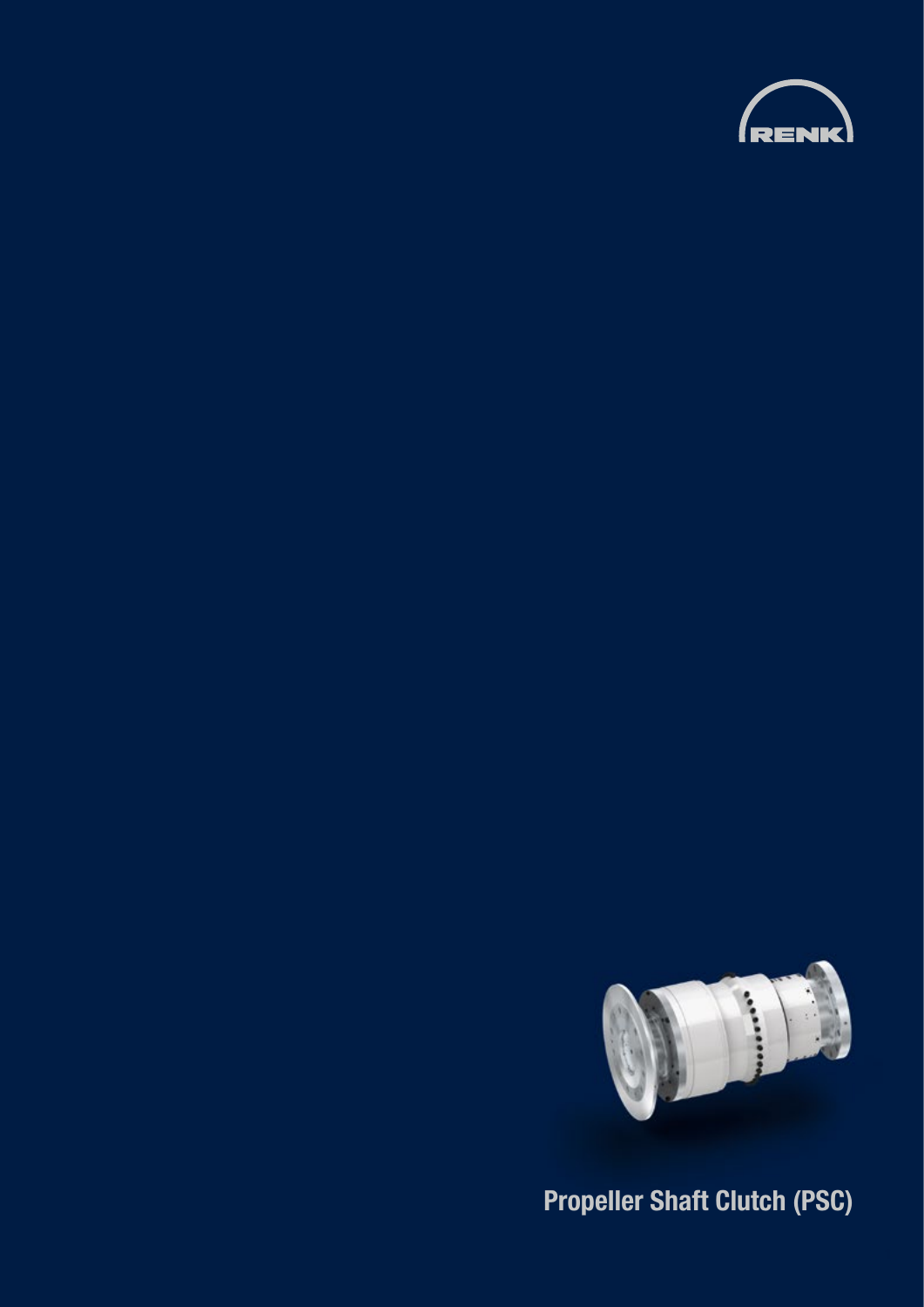### **Clutches that provide flexibility**

# **The best materials – the best**

**Easy operation of the clutch**: switching done hydraulically

**No additional loads** for the main engine thrust bearing and foundation

Toothing and thrust bearing **easy to inspect**



#### Executed with **integrated thrust bearing**

During main propulsion **reliable transmission of the propeller thrust** to the main engine thrust bearing

During **PTH mode** reliable transmission of the propeller thrust through

**Mechanical emergency activation possible**

![](_page_1_Picture_13.jpeg)

RENK marine clutches for merchant ships with 2-stroke engines are universally acknowledged as a hallmark of maritime power transmission engineering. They have proven their value for decades and are setting standards for safe ocean-going transport.

RENK clutches guarantee maximum reliability and economy in all operating modes. To ensure ever increasing performance and to meet the ever rising technological challenges, there is one distinct solution: **RENK Inside!**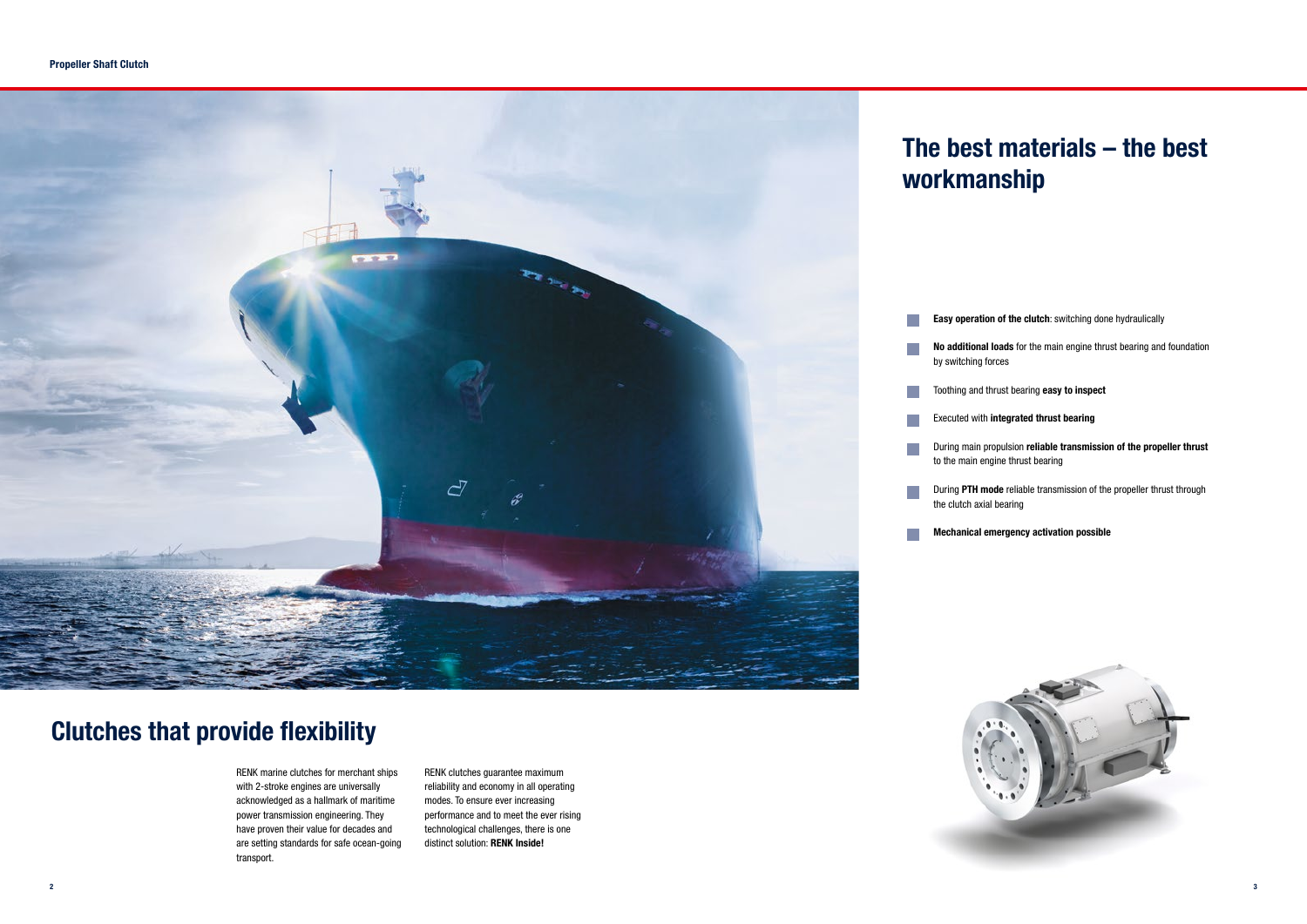Thanks to its hydraulic system the PSC is able to quickly engage or disengage the propeller, even without complicated manual work by the crew!

### **Variable energy supply and easier maintenance on board**

With the engaging/disengaging process of the propeller shaft clutch you can access a variety of functions quickly and comfortably.

#### **Designed for engaging/disengaging the power train for:**

- **maintenance**
- **saving fuel**
- **using a second drive (PTH mode)**
- **using a primary PTO**

![](_page_2_Picture_8.jpeg)

# **Prepared for different applications: PSC for single screw and twin screw vessels**

The mode of operation with only one propeller offers several advantages.

- If the ship is not fully loaded or if the full propulsion capacity is not needed fuel can be saved
- The disengagement of one propeller further allows maintenance work at sea even while cruising

#### **Safety for single screw vessels**

#### **Efficiency for twin screw vessels**

- PTH mode for safety improvement in single screw propulsion
- Independent electric propulsion at main engine shut down prevents the ship from losing control
- Electric propulsion for slow steaming in harbours and critical passages

### **Flexibility for propulsion and on board electricity**

• Flexibility of power train for generator drive by prime mover with disengaged propeller to generate energy for onboard electric consumers

![](_page_2_Figure_23.jpeg)

*Twin screw and two PSC*

![](_page_2_Figure_25.jpeg)

*Single screw and PSC with secondary PTO\* or PTH\*\**

![](_page_2_Figure_27.jpeg)

*PSC and single screw with primary PTO*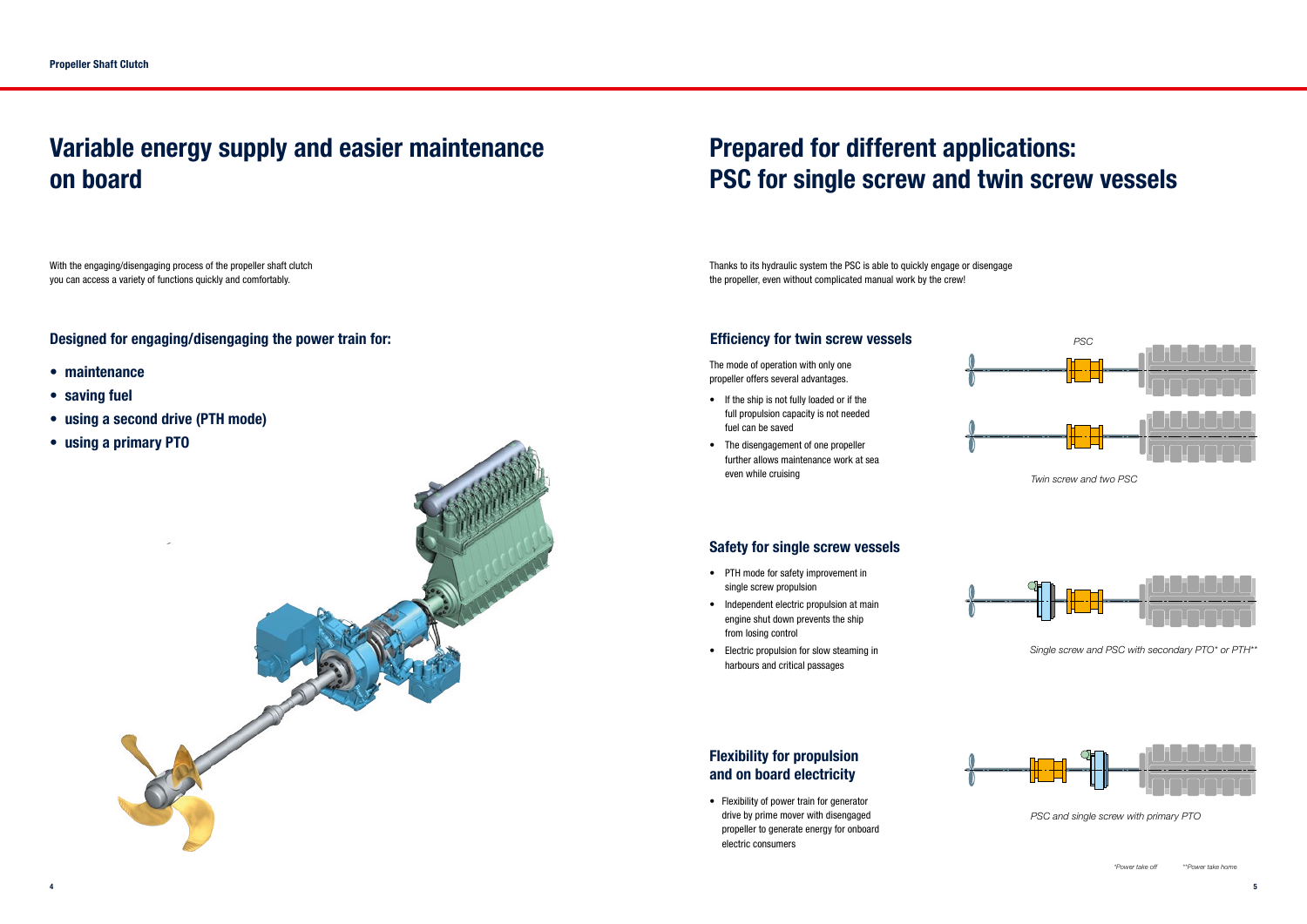![](_page_3_Picture_38.jpeg)

#### **Engagement**

### **Semi-Automatic**

### **PSC versions in application**

#### **Disengagement**

#### **Disengagement**

With the semi-automatic version only a little manual work is needed to disengage or engage the PSC. Especially in case of failure of the main propulsion train only a few steps are necessary to change to emergency propulsion.

- Vessel to be stopped
- PSC hydraulic pump to be started via electronic device
- PSC disc brake to be activated
- Propeller is locked
- Main engine turning gear to be engaged
- A crew member has to be inside the engine room to operate the tuning device via remote control
- Final clutch engagement position to be reached by main engine turning device
- A light signals the reaching of the final position of the PSC
- PSC gear connection hydraulically activated
- PSC disc brake to be released
- Completion of PSC engagement

- Main engine to be stopped
- Speed reduction of vessel down to max. allowed torque (ca. 10% of nominal main engine torque)
- Final PSC disengagement hydraulically activated by switch
- Completion of PSC disengagement

![](_page_3_Picture_21.jpeg)

![](_page_3_Picture_22.jpeg)

- Main engine to be stopped
- Speed reduction of vessel down to max. allowed torque (ca. 10% of nominal main engine torque)
- Final PSC disengagement hydraulically activated by switch
- Completion of PSC disengagement

## **Fully-Automatic**

For those wanting more flexibility for their ship propulsion: with the fully-automatic PSC no crew is necessary in the engine room. The engagement and disengagement of the PSC is controlled directly from the engine control room.

- Vessel to be stopped
- PSC hydraulic pump to be started by PSC control system out of Engine Control Room (ECR)
- Combined turning and locking device automatically activated
- Final clutch engagement position will be reached automatically via PSC turning device
- Automatic clutch-in after reaching final position
- Completion of PSC engagement

### **Engagement**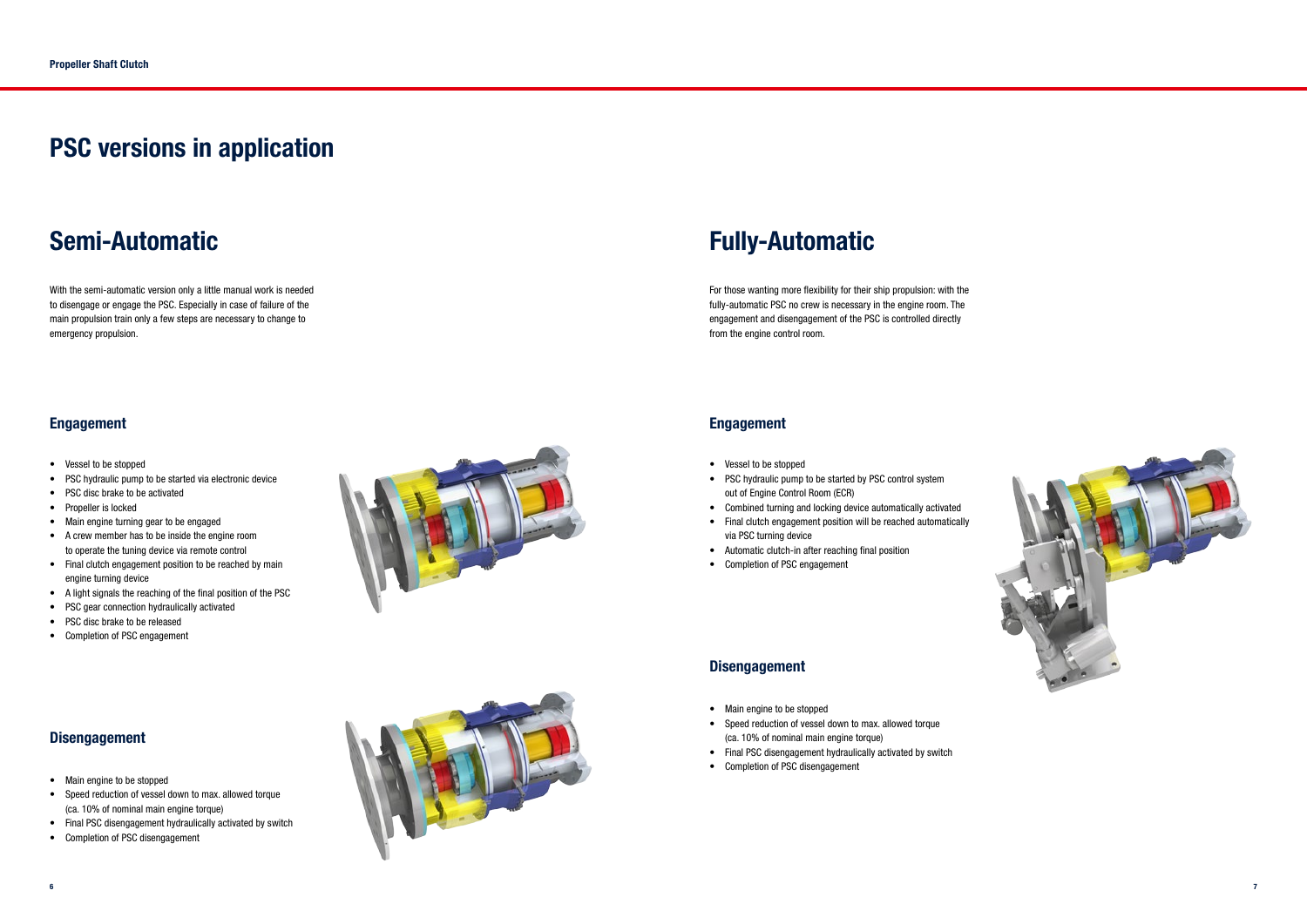### **Torque Transfer Main Technical Data**

The gear technology of the PSC is unique thanks to the knowhow we have acquired during 140 years of R&D activity in gear technology. In this way we are able to supply you with perfectly adapted gear and clutch components: with the highest quality and reliability.

![](_page_4_Picture_4.jpeg)

- **• Reliable transmission of torque via clearance free gearing**
- **• Torque transmission form-locked and backlash-free via case hardened, ground and slightly conical tootth**
- **• Ground and wedge-shaped toothing in flank direction**
- **• Extremely low wear due to hardened and ground toothing**
- **• No clamping (wedging) of the toothing due to axial limitation of the switching piston**
- **• Compact design due to hardened and ground toothing and the use of alloy composite steel**

#### **Conical toothing (highly exaggerated)**

![](_page_4_Figure_12.jpeg)

 *Disengaged PSC Engaged PSC*

| <b>Size</b> | <b>Torque</b><br>[kNm] | <b>Thrust [kN]</b><br>max.<br>engaged | <b>Thrust [kN]</b><br>max.<br>disengaged | <b>PSC length</b><br>[mm] | <b>Spacer</b><br>length<br>(mm) | Max. outer<br>diameter<br>[mm]<br>(without<br>cover) | <b>Flange</b><br>diameter<br>[mm] | <b>PSC weight</b><br>[kg] | <b>Spacer</b><br>weight<br>[kg] |
|-------------|------------------------|---------------------------------------|------------------------------------------|---------------------------|---------------------------------|------------------------------------------------------|-----------------------------------|---------------------------|---------------------------------|
| 32          | 320                    | 600                                   | 125                                      | 1500                      | 400                             | 700                                                  | 600                               | 3800                      | 300                             |
| 63          | 600                    | 1040                                  | 208                                      | 1650                      | 600                             | 870                                                  | 645                               | 4800                      | 500                             |
| 85          | 850                    | 1250                                  | 280                                      | 1775                      | 675                             | 950                                                  | 750                               | 6500                      | 800                             |
| 132         | 1260                   | 1600                                  | 364                                      | 1875                      | 750                             | 1000                                                 | 850                               | 8200                      | 1100                            |
| 160         | 1500                   | 2100                                  | 420                                      | 2200                      | 875                             | 1150                                                 | 975                               | 11000                     | 1700                            |
| 225         | 2150                   | 2600                                  | 520                                      | 2350                      | 1000                            | 1230                                                 | 1070                              | 14000                     | 2300                            |
| 250         | 2500                   | 2600                                  | 520                                      | 2800                      | 1000                            | 1320                                                 | 1070                              | 16000                     | 2300                            |
| 355         | 3400                   | 3500                                  | 650                                      | 2650                      | 1150                            | 1430                                                 | 1250                              | 22000                     | 3600                            |
| 480         | 4600                   | 4800                                  | 900                                      | 3050                      | 1300                            | 1680                                                 | 1400                              | 33000                     | 5100                            |
| 800         | 7800                   | 7500                                  | 1600                                     | 3600                      | 1450                            | 1930                                                 | 2050                              | 44000                     | 6500                            |

![](_page_4_Picture_16.jpeg)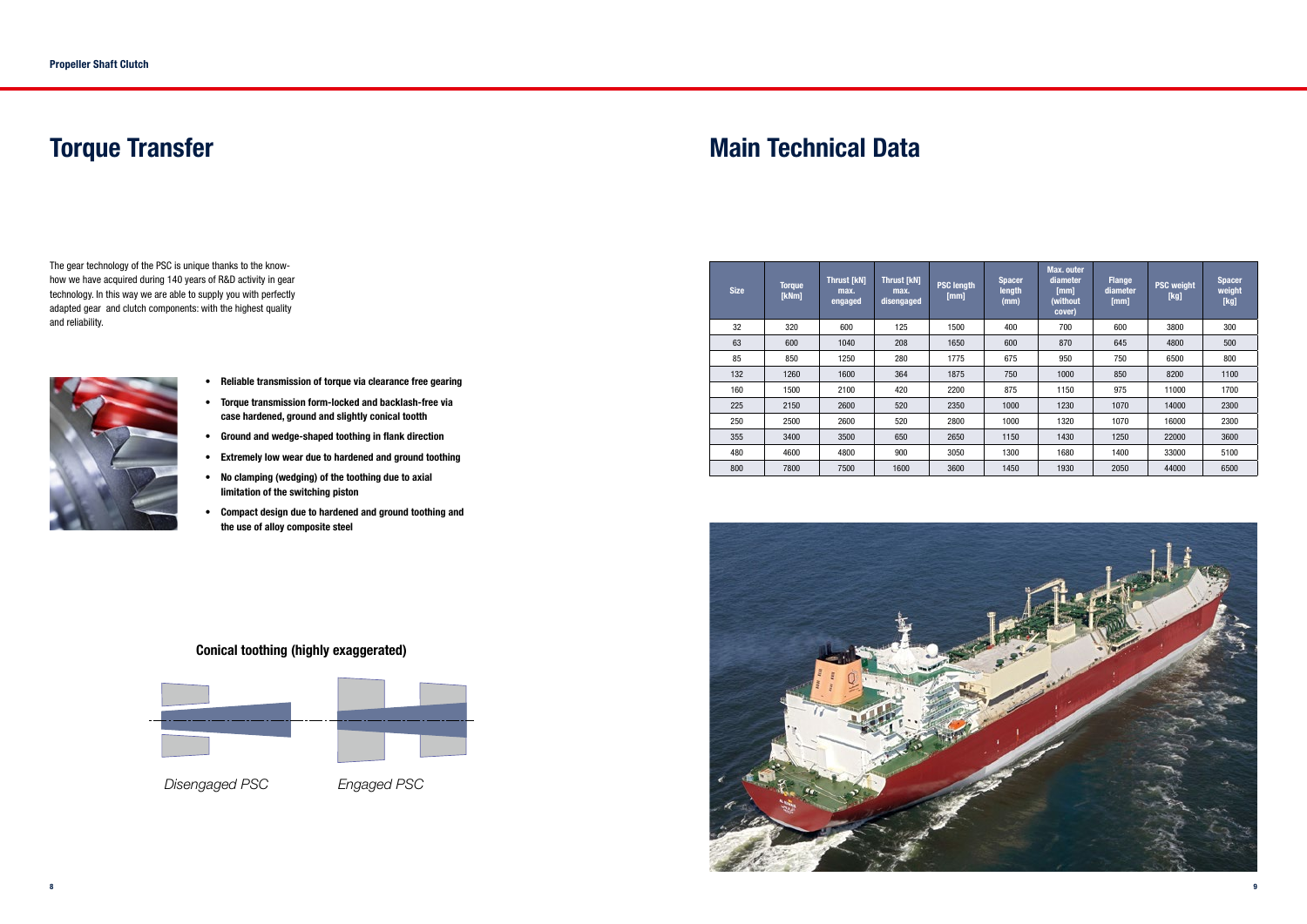### **RENK product support – competent, effective and always there for you**

Our customer service is the central contact point for our whole service, be it for general questions about our products and services or maintenance and repair enquiries.

A team of experienced engineers and highly qualified personnel supports you in your choice of individual solutions and accompanies the quick realization of the process – from development to implementation of our gearbox into the propulsion system of your ship. – Even after delivery and professional implementation of the RENK gearbox our team remains a competent partner for all your concerns.

![](_page_5_Picture_4.jpeg)

Our state-of-the-art maintenance and repair equipment ensures first-class service:

- 3D gear tooth measurement
- 3D coordinate measuring machine
- Crack testing, surface testing and ultrasonic testing
- Endoscope for internal inspection

![](_page_5_Picture_11.jpeg)

Upon completion of the analysis, you will receive a study report containing prevention measures and repair recommendations for all components of the gearbox.

We are available 24/7 for you, we help answer all your questions and even at short notice we are able to provide technical personnel to help you complete your tasks quickly and straightforwardly. Our competent team is kept up to date by regular training and is able to answer any current questions

![](_page_5_Picture_15.jpeg)

### **The RENK maintenance and repair service – maximized capacity and service life for ship gearboxes**